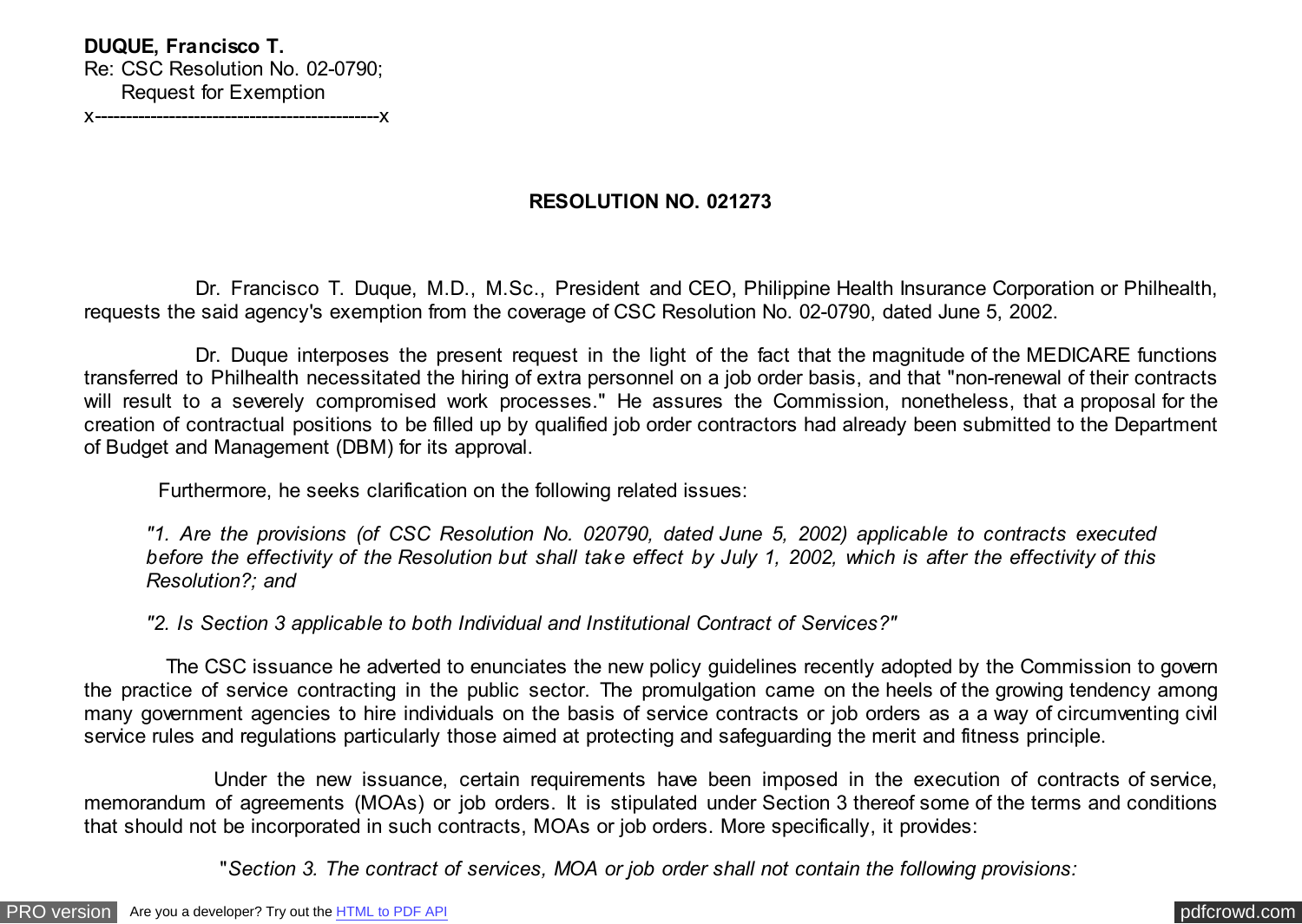*"a. The employee performs work or a regular function that is necessary and essential to the agency concerned or work also performed by the regular personnel of the hiring agency;*

*"b. The employee is required to report to the office and render service during the agency's prescribed office hours from 8:00 am to 5:00 pm or for forty (40) hours per week;*

*"c. The employee is entitled to benefits enjoyed by government employees such as ACA, PERA and RATA and other benefits given by the agency such as mid-year bonus, productivity incentive, Christmas bonus and cash gifts;*

*"d. The employee's conduct and performance shall be under the direct control and supervision of the government agency concerned;*

*"e. The employee's performance shall be evaluated by the government agency."*

 It is also spelled out in the said issuance those individuals who are disqualified from being hired under any of these modes, such as those who have been previously dismissed; those covered by nepotism; and those who are compulsory retired save as to consultancy services. **(Section 4)** At the same time, it is decreed therein the mandatory obligation of government agencies to submit, within thirty (30) days from execution, their contracts of service, MOAs or job orders to the CSC Regional Offices having jurisdiction over them for review of the stipulations, pending which, no services shall be rendered. While failure to submit will not affect the validity of such contract or job order, it will open the responsible official/s to possible administrative sanction.

 Moreover, the issuance provides for its own effectivity. It declares that it shall take effect fifteen (15) days after its publication on a newspaper of general circulation. The records disclose that it was published in Today on June 7, 2002, thus, it formally entered into force and effect on June 23, 2002. Its effectivity, however, is without prejudice to existing contracts of service or job orders, for Section 10 states that *"all existing contracts of services and job orders which are in any way inconsistent with these guidelines shall continue to be effective until their termination or expiration"*. This is with the proviso that *"the same shall not be renewed unless they comply with the guidelines herein".*

 With these parameters in mind, the Commission shall now endeavor to address the concerns raised. For clarity, the collateral issues shall be resolved first, before assessing the very merit of the request.

 The new policy issuance expressly declares that it shall not, in any way, affect the terms and conditions of service contracts or job orders already existing or subsisting at the time of their entry into force. Section 10 reads:

 *"Section 10. Effect on Existing Contracts of Services and Job Orders.- All existing contracts of services and job orders which are in any way inconsistent with these guidelines shall continue to be effective until their termination or expiration. However, the same shall not be renewed unless they comply with the guidelines herein."*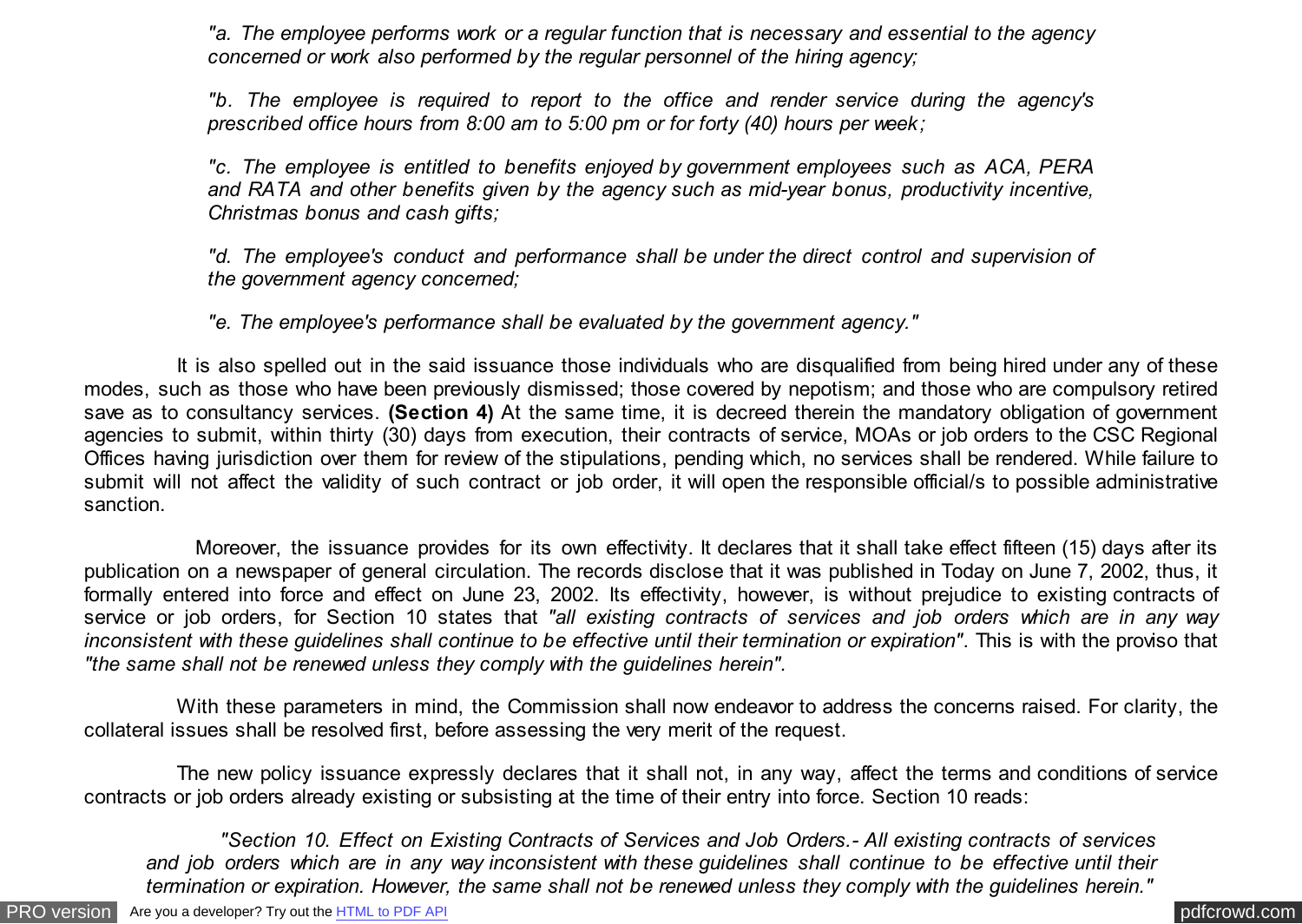With nary a doubt, the above-quoted provision is put there in keeping with the constitutional quaranty on the nonimpairment of contract. Now, the provision speaks of "existing contracts of services and job orders" as being excluded from the ambit of the CSC issuance. The logical questions that arise, in reference to the query posed by Dr. Duque, are: What does the term "existing contracts" comprehend? Does it contemplate the situation he described where the service contracts were executed prior to the effectivity of the policy issuance, but made effective thereafter?

The Commission is of the considered view that it does.

Based on existing jurisprudential pronouncements, it is said that a contract undergoes certain stages of evolution. These are delineated, as follows:

1. preparation, conception or generation, which is the period of negotiation and bargaining, ending at the moment of agreement of the parties;

2. perfection or birth of the contract, which is the moment when the parties come to agree on the terms of the contract; and

3. consummation or death, which is the fulfillment or performance of the terms agreed upon in the contract. **(ABS-CBN Broadcasting Corporation vs. CA, 301 SCRA 572, citing the case of Toyota Shaw, Inc. vs. CA, 244 SCRA 320)**

 From the foregoing, a contract comes into being at the precise moment that there is meeting or concurrence of the minds between and among the parties. Once the parties agree as to the terms and conditions, a contract is produced. Whether its effectivity is fixed at a later date does not detract from the fact of its being already a legal, if not an objective, reality.

 In the situation detailed by Dr. Duque, when Philhealth and the individual employees affixed their signatures in their respective service contracts, there was unequivocally a meeting of the minds, so that thereupon, there commenced a contractual tie between the agency and these individual employees. Since these service contracts were perfected prior to the effectivity of the policy issuance in question, these contracts can be said to lie within the purview of the clause "existing contracts of services and job orders," excepted from the scope and coverage of the issuance in question.

 The above conclusion is further borne out when due account is taken of the doctrine of non-impairment of contracts. *"Laws existing at the time of the execution of contracts are the ones applicable to such transactions and not later statutes, unless the latter provide that they shall have retroactive effect. Later statutes will not, however, be given retroactive effect if to do so will impair the obligation of contracts, for the Constitution prohibits the enactment of a law impairing the obligation of contracts. x x x And a statute which authorizes any deviation from the terms of the contract by postponing or accelerating the period of performance which it prescribes, imposing conditions not expressed in the contract, or dispensing with those which are however minute or apparently immaterial in their effect upon the contract, impairs the obligation, and such statute should*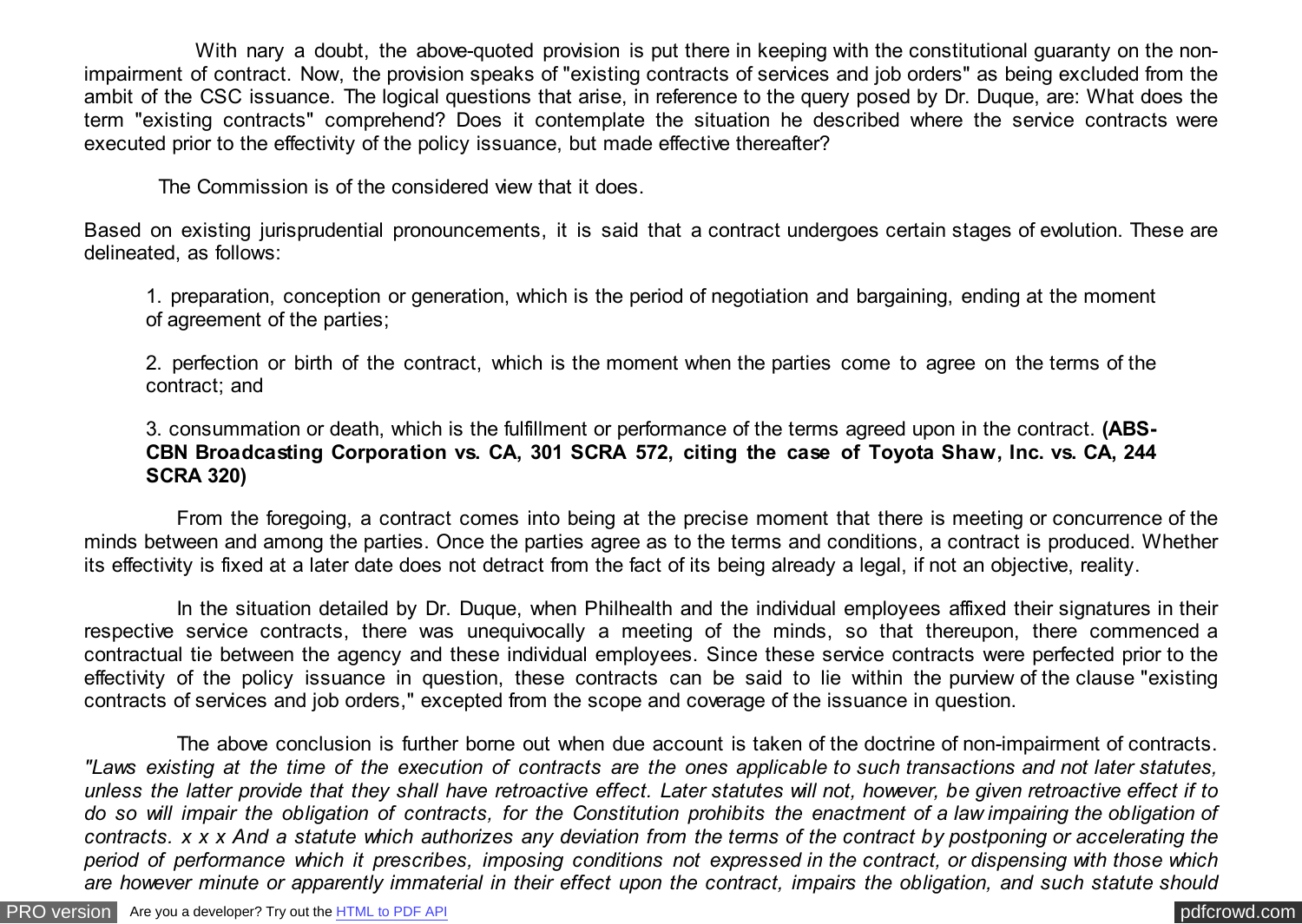## *not therefore be applied retroactively."* **(Agpalo, Statutory Construction, Third Edition [1995], p. 289)**

 At the time the service contracts Dr. Duque alluded to were entered into between Philhealth and the employees concerned, the governing rules were those spelled out under Rule XI of the Revised Omnibus Rules on Appointments and Other Personnel Actions. Subsequent to the execution of these contracts, however, CSC Resolution No. 02-0790, dated June 5, 2002, was promulgated. As previously mentioned, this latter enactment imposes new and substantive requirements relating to the execution of service contracts. Consequently, it cannot be made to apply retroactively so as to modify the service contracts already perfected without contravening the non-impairment of contract guaranty.

 With respect to the second query, it should be clarified that Section 3 of the CSC issuance applies to both individual and institutional contracts of service. Aside from the fact that the provision in issue speaks of *"contract of services"* without making any distinctions, there is also no cogent reason why the two types of contract of service should be treated differently. While these contracts differ essentially insofar as it concerns the manner of execution and the contracting parties involved, their legal implication cannot be any different-- they basically do not give rise to government employment. The incorporation of Section 3 in the CSC issuance only serves to highlight and underscore the point that service contracts, be they individual or institutional, do not occasion employer-employee relationship.

Having disposed of the peripheral matters, the merit of the request for exemption shall now be inquired into.

 As earlier mentioned, Dr. Duque premises the present request on the ground that with the transfer of MEDICARE functions to Philhealth, one of the priority programs of the present dispensation, additional manpower is needed to cope with the volume and magnitude of work. Such added personnel can only be accommodated through contract of service arrangements due to lack of plantilla items.

 The Commission takes judicial notice of the fact that Philhealth is a newly-organized government agency, and thus, still deep in the process of fine-tuning its operational systems and processes. It also notes that a proposal for the creation of additional positions in the said agency is pending approval by the DBM.

 Nonetheless, it is not convinced that the foregoing are sufficient considerations for exempting the agency from the coverage of the policy issuance. It should be noted that the policy issuance in question is actually intended as a measure to clean up or put in order the workings of the bureaucracy. It is meant to put a stop to the indiscriminate practice of agencies of entering into service contracts whose terms and conditions are suspect. In not a few instances in the past, the government had ended up being in the short end of the bargain. It has been observed that the standard clause of *"no employer-employee relationship"* had been overly abused. Unscrupulous service contractors would foist the same to evade any administrative liability incurred during the term of their contracts, but then go on to apply for retirement benefits, by alleging circumstances purportedly indicating the exercise of control and supervision by the agency in order to establish the presence of employment relationship. It was for the purpose of curbing this untoward happenstance and all other inimical off-shoots of hastily formulated or "*un-sanitized*" service contracts that the policy issuance was conceived.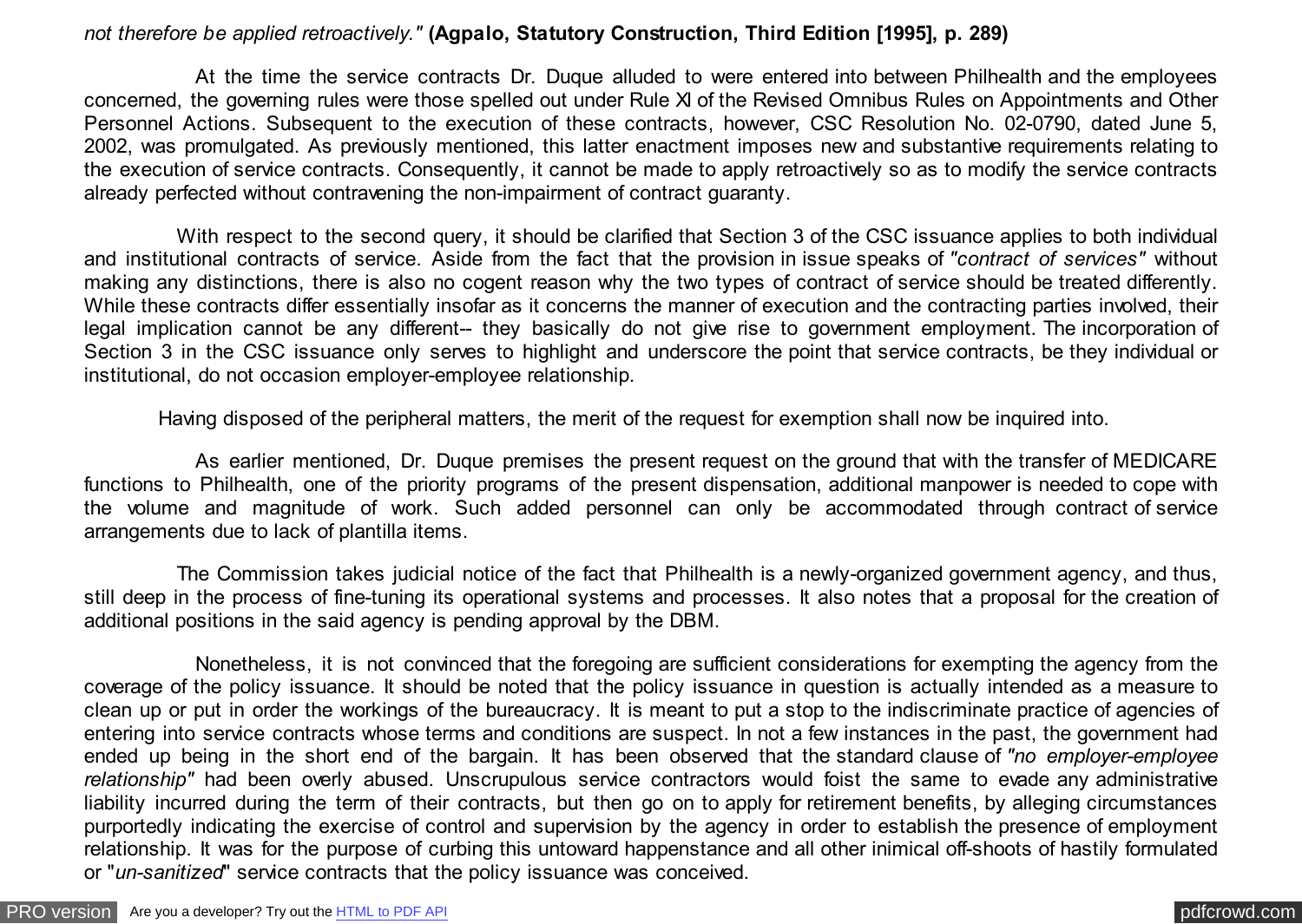Now, the grounds for exemption being invoked by the Philhealth are not enough to tilt the weight of the scale in its favor vis-a-vis the overriding objective of the policy issuance as elucidated above. More so, the fact that it is still in the process of fine-tuning its operational systems should be a greater reason why it should now be placed within the coverage of the issuance. It may not be amiss to mention also that instead of hiring additional manpower, Philhealth should consider maximizing the potential of its existing personnel complement by adopting innovative measures like job rotation or time-shifting.

 **WHEREFORE,** the Commission hereby rules, as follows:

- 1. Contracts of service, memorandum of agreements and job orders executed or perfected before but made effective after the effectivity of CSC Resolution No. 02-790, dated June 5, 2002, shall form part of the *"existing contracts of services and job orders"* within the contemplation of Section 10 of the said resolution. However, Philhealth is directed to submit an inventory of all its service contracts to the Civil Service Commission-National Capital Region (CSC-NCR);
- 2. The strictures of Section 3 of the resolution in question shall be applicable to both individual and institutional contracts of services;
- 3. The request of the Philippine Health Insurance Corporation to be exempted from CSC Resolution No. 02-0790, dated June 5, 2002, is DENIED. All contracts entered on or after the date of effectivity of the latter resolution should be submitted to the appropriate CSC regional office for review not later than three (3) days from the execution thereof. To facilitate the review process, the Philhealth, instead of submitting contracts on a piecemeal basis, may submit to the CSC-NCR a standard or *pro-forma* contract of service. If the standard contract is found to be in conformity with the policy issuance, it may then serve as basis for the subsequent hiring of people, especially in situations where time is of the essence or in other analogous circumstances. Nonetheless, executed service contracts shall still be submitted, with the resume of the individuals hired, in order to ensure that no departure has been made from the reviewed standard service contract; and
- 4. Service contracts, which remain unchanged even after the declaration by the Commission or its appropriate regional office that a provision or provisions thereof are invalid, shall be forwarded to the Commission on Audit for appropriate action.

Quezon City, OCT 01 2002

(Signed) **KARINA CONSTANTINO-DAVID** Chairman

(Signed) **JOSE F. ERESTAIN, JR.**

[PRO version](http://pdfcrowd.com/customize/) Are you a developer? Try out th[e HTML to PDF API](http://pdfcrowd.com/html-to-pdf-api/?ref=pdf) provided and the example of the HTML to PDF API [pdfcrowd.com](http://pdfcrowd.com)